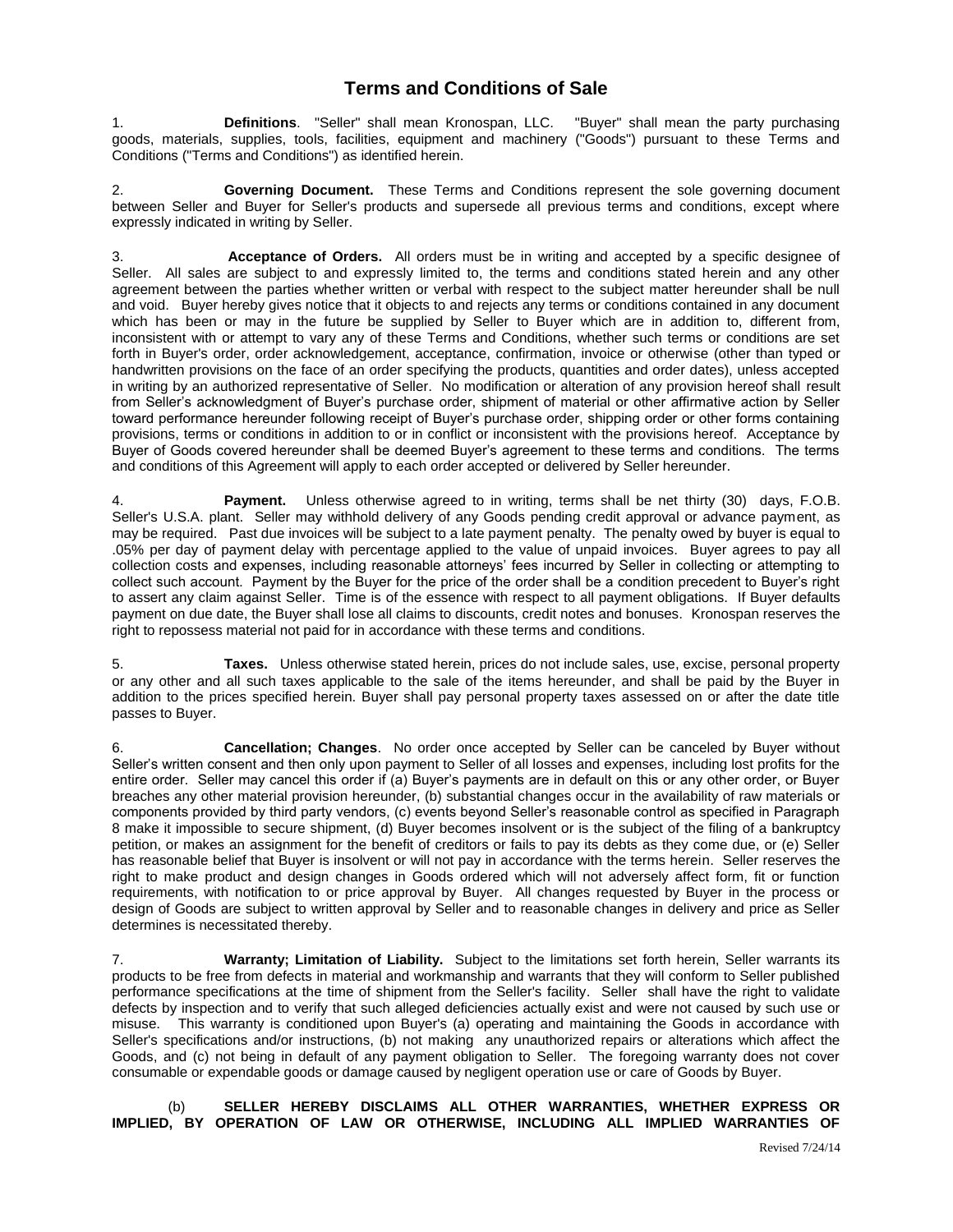**MERCHANTABILITY OR FITNESS FOR A PARTICULAR PURPOSE. FURTHERMORE, UNDER NO CIRCUMSTANCES SHALL SELLER BE LIABLE FOR ANY SPECIAL, PUNITIVE, INCIDENTAL, CONSEQUENTIAL OR OTHER INDIRECT DAMAGES, DIRECTLY OR INDIRECTLY ARISING OR RESULTING FROM THE BREACH OF ANY OF THE TERMS HEREOF OR FROM THE SALE, HANDLING OR USE OF THE GOODS SOLD. SELLER'S LIABILITY HEREUNDER, IF ANY, FOR A BREACH OF THESE TERMS AND CONDITIONS OF SALE, INCLUDING NEGLIGENCE, IS EXPRESSLY LIMITED AT THE SELLER'S OPTION TO EITHER (A) TO THE REPAIR OR REPLACEMENT OF THE GOODS SOLD, OR (B) TO THE REFUND OR CREDITING OF THE PRICE OF SUCH GOODS ACTUALLY PAID.**

## **(c) ALL CLAIMS HEREUNDER MUST BE MADE IN WRITING, BUT IN ANY EVENT RESERVES RIGHT TO REJECT CLAIMS NOT COVERED BY WARRANTY. SELLER ASSUMES NO LIABILITY FOR RESULTS FROM THE USE OF ANY GOODS FURNISHED.**

8. **Returns.** Written authorization must be obtained from Seller prior to return of any items for repair or replacement or credit. Buyer's rights to repair or replacement are governed by the terms of Section 7 above. Issuance of credit for returned items shall be made at Seller's discretion upon Buyer's request. Buyer must inspect goods immediately and no rejection or revocation of acceptance shall be permitted more than ten (10) days after delivery or upon use by Buyer of the goods, whichever occurs first.

9. **Delays.** Seller shall not be responsible for any delays in filling orders and shall not be liable (in contract, tort, negligence or otherwise) for any loss or damages resulting from such delays, regardless of cause.

10. **Pricing.** All published prices and specifications are subject to change without notice. Prices quoted are for products only and do not include any other charges unless specifically covered on the face of the quotation.

11. **Specifications; Descriptions; and Drawings.** Subject to Section 7 above, all specifications, descriptions and drawings relating to the Goods are only being intended to serve merely as a guide and accordingly the Buyer shall not rely on them and the Seller shall not be liable for its accuracy. All drawings prepared by the Seller and the copyright therein shall remain the property of the Seller and shall be returned to it by the Buyer on demand by Seller. All such drawings shall be treated as confidential and shall not be copied or reproduced or disclosed to any third party without the prior written consent of the Seller.

12. **Termination.** Should the financial responsibility of Buyer at any time become unsatisfactory to Seller, Seller shall have the right to suspend performance of any order or require payment for any shipment hereunder in advance or require satisfactory security or other adequate assurance satisfactory to Seller. If Buyer fails to make payment in accordance with the terms of this Agreement, or fails to take delivery, or fails to comply with any provisions hereunder, Seller may, at its option, in addition to any other remedies, cancel any unshipped portion of this order, Buyer to remain liable for all unpaid accounts.

13. **Delivery; Risk of Loss.** Title to goods shall pass to Buyer upon acceptance of Goods, but all risk of damage or loss shall pass to Buyer upon delivery of Goods by Seller to common carrier or other means of transportation (and Buyer shall be responsible for providing any insurance with respect to the Goods upon such delivery by Seller). Failure of Buyer to furnish Seller with shipping instructions shall in no way alter the terms of payment of Seller's invoice for any of the products offered for delivery. Freight charges may be added to invoice or billed separately. Each shipment hereunder shall constitute a separate sale. Seller reserves the right to make partial shipments, and failure to make one or more deliveries shall not constitute cause for cancellation hereof by Buyer. Buyer agrees to accept delivery of any part or all of the products on the mutually agreed upon delivery date. Any deferred delivery request by Buyer shall be subject to Seller's written approval. On any approved deferred delivery, Seller shall have the right to render invoice for the completed portion of the order and to warehouse all completed products at Buyer's expense and risk of loss. Furthermore, with regard to any uncompleted portion of the order, Seller reserves the right at its option to either make a cancellation charge on the same terms and conditions of payment as set forth in Section 6 herein or to revise its prices and delivery schedules on the uncompleted portion to reflect its increased costs, delays and expenses.

14. **Shortages; Damage.** Buyer shall give written notice to the Seller and the carrier within five (5) days after delivery of any shortage or damage, or failure to conform to the order, or in the case of non-delivery within fourteen (14) days after the expected delivery date.

15. **Failure to Take Delivery.** If the Buyer fails to take delivery of any Goods the Seller may, at its own discretion, store the Goods and take such reasonable steps as are necessary to ensure their safe-keeping pending actual delivery and the Buyer shall indemnify the Seller as to all the costs incurred by the Seller. Any such action by the Seller shall be without prejudice to its rights to terminate the contract at any time pursuant to Section 11. If the Buyer fails to collect or (as the case may be) take delivery of any Goods ordered when they are ready, then the Seller